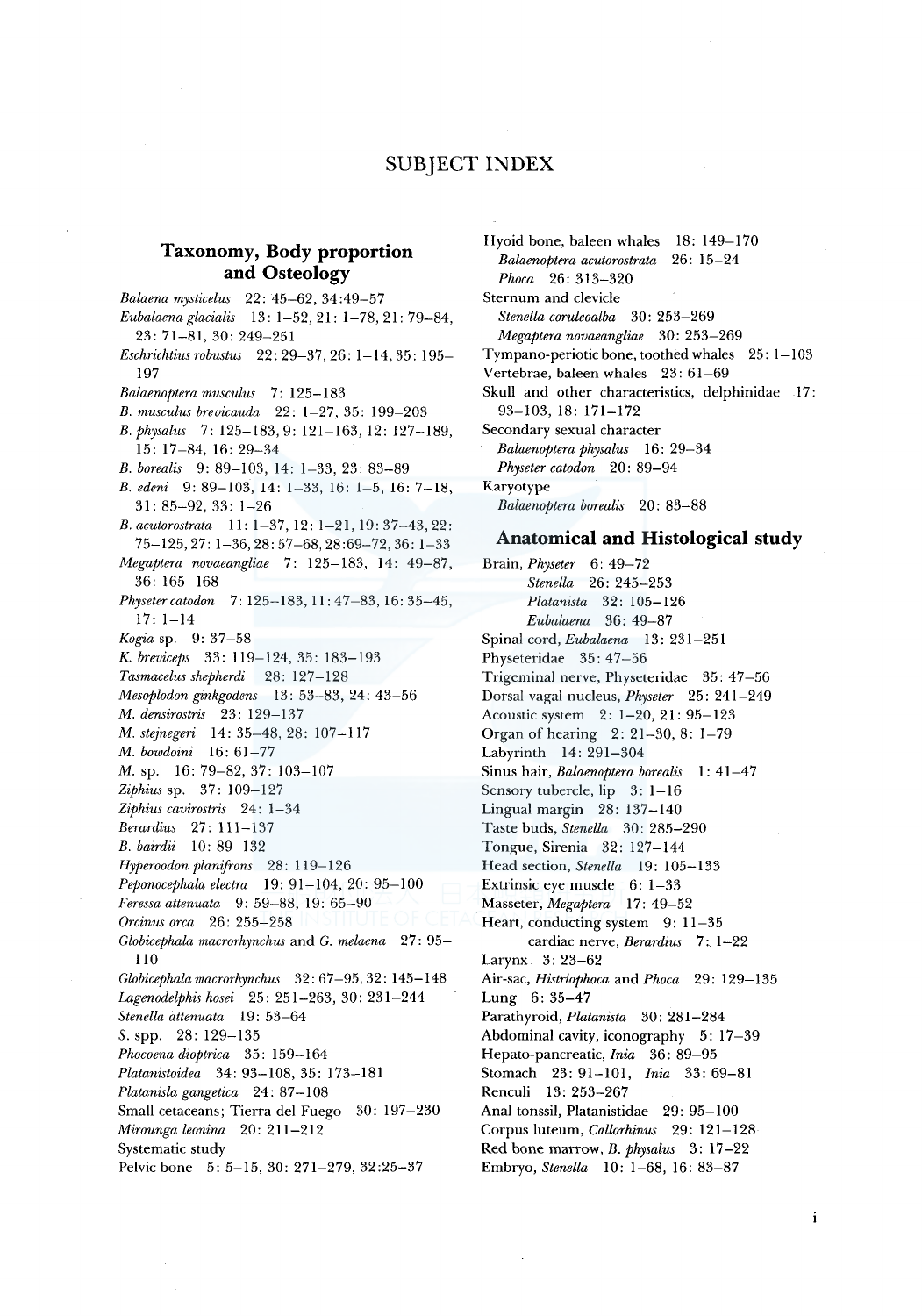Size of cell 13: 269-301 Epidermal cyst 31: 93-94

### **Body and organ weight**

*Eubalaena glacialis* 13: 1-52, 21: 1-78 *Balaenoptera musculus* 3: 132-190, 4: 184-209, 125-183 *B. musculus brevicauda* 22: 1-27 *B. physalus* 3: 132-190, 4: 184-209, 7: 125-183 *B. borealis* 4: 1-13 *B. edeni* 10: 133-141 *B. acutorostrata* 22: 75-125 *Megaptera noveangliae* 7: 125-183, 14: 49-87 *Physeter catodon* 4: 1-13, 7: 125-183 *Mesoplodon ginkgodens* 24: 43-56 *Lagenodelphis hosei* 25: 251-263 *Stenella attenuata* 26: 157-226 *S. coruleoalba* 33: 27-67 *Platanista gangetica* 24: 87-108, 26: 265-270 *Pontoporia blainvillei* 26: 265-270 *Mirounga leomina* 20: 211-212 *Dugong dugon* 31: 129-132

### **Age determination**

Crystalline lens 3: 132-190, 4: 115-161

- Baleen plates 4: 162-183, 6: 133-152
- Ear plug 12: 23-32, 14: 107-135, 17: 37-48, 18: 29-48
- Baleen whales 7: 87-119
- *Balaenoptera physalus* 13: 155-169, 18: 49-88, 20: 17-82
- *B. acutrostrata* 37: 17-30
- *Physetercatodon* 13: 135-153, 17: 15-35, 20: 1-16
- *Berardius bairdii* 29: 1-20 .
- *Globicephala macrorhynchus* 35: 57-91
- *Tursiops truncatus* 32: 39-66
- *Stenella caeruleoalba* 8: 133-146, 24: 57-79, 28: 73-106, 29: 21-48
- *S. attenuata* 26: 157-226, 28: 73-106
- *Platanista gangetica* 24: 87-108
- *Pontoporia blainvillei* 31: 45-67
- *Collorhinus ursinus* 17: 191-195
- *Dugong dugon* 30: 301-310
- *Phoca kurilensis* 33: 131-135

## **Population study**

- *Balaena mysticetus* 35: 1-16
- *Eubalaenaglacialis* 13: 1-52, 21: 1-78
- *Eschrichtius robustus* 5: 71-79, 13: 201-205, 22: 29-37,22: 39-43,26: 1-14
- *Balaenoptera musculus* 3: 132-190, 4: 27-113, 5: 91-167,6: 73-131,7: 125-183,8: 147-213,37: 155-165
- *B. physalus* 3: 119-131, 3: 132-190, 4: 27-113, 5:

91-167, 6: 73-131, 7: 125-183, 8: 147-213, 11: 85-98, 12: 103-125, 13: 97-133, 13: 145-169, 15:85-142, 17:53-65, 18: 1-27, 18:49-88,34: 59-91, 37: 1-16

- *B. borealis* 3: 119-131, 4: 27-113, 9: 89-103, 22: 63-74, 34: 59-91, 37: 47-60
- *B. edeni* 3: 106-118, 3: 119-131, 9: 89-103, 9: 165-177, 10: 79-87, 14: 1-33, 16: 7-18, 28: 1- 35, 30: 291-300, 34: 59-91
- *B. acutorostrata* 11: 1-37, 11: 181-189, 19: 37-43, 22: 75-125, 37-59, 35: 17-38, 36: 1-34, 36: 35-39
- *Megaptera novaeangliae* 4: 27-113, 6: 73-131, 7: 125-183,8:81-102,8: 147-213, 14:49-87, 15: 1-16, 16: 19-28, 29: 59-85, 30: 245-247, 37: 31-46
- *Physeter catodon* 3: 106-118, 3: 119-131, 4: 27- 113, 6: 153-165, 7: 121-124, 7: 125-183, 8: 147-213, 10: 143-149, 11: 39-46, 13: 135-153, 17: 15-35, 19: 1-35, 20: 1-16, 23: 1-25, 35: 39-46, 37: 167-172
- *Ziphius cavirostris* 10: 89-132, 24: 35-41
- *Berardius* 27: 111-137
- *B. bairdii* 10: 89-132, 13: 213-214, 23: 111-122, 29: 1-20, 37: 61-83
- *Odontoceti* 34: 1-4 7
- *Oreinus orca* 13: 85-96
- *Globicephala macrorhynchus* 35: 57-91
- *Globicephala macrorhynchus* and G. *melaena* 27: 95- 110, 36: 97-106
- *Stene/la coeruleoalba* 12: 191-192, 22: 159-162, 24: 57-79,26:227-243,28:73-106,29:21-48, 30: 65-115, 36: 107-138
- *S. attenuata* 26: 157-226, 26: 226-243, 28: 73- 106, 36: 107-138
- *Lagenorhynchus obliquidens* 35: 129-157
- *Lagenodelphis hosei* 30: 231-244
- *Phocoenoides dalli* 30: 1-64, 35: 93-105, 35: 107- 128, 36: 139-152, 37: 99-102
- *Neophocaena phocaenoides* 31: 1-44
- *Cephalorhynchus commersonii* 32: 149-154, 36: 153-164
- *Platanistagangetica* 24: 87-108, 24: 109-115, 27: 81-94, 29: 87-94
- *Pontoporia blainvillei* 31 : 45-67
- School, baleen whales 18: 89-110
- Corpora albicantia 18: 123-148
- Virginal band 21: 85-94
- Counting and measuring, baleen and ventral grooves 25: 279-292
- Baleen, function 28: 37-55
- Underwater sound 23: 123-128, 33: 83-117
- Epimeletic behavior 28: 141-143
- Marking dolphin 20: 101-107, 24: 81-85

ii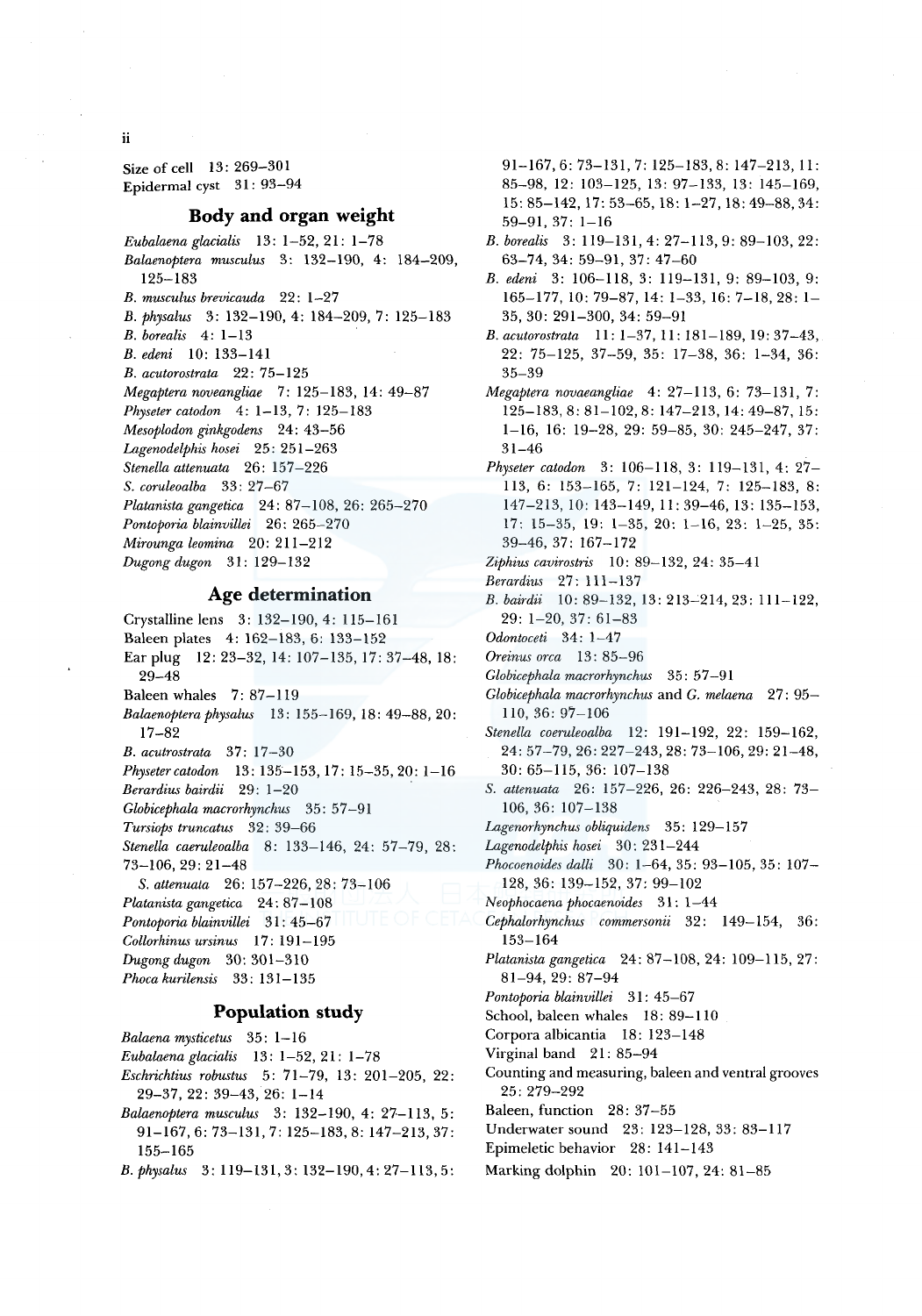Human activity disturbing whales 29: 113-120 History, whaling 21: 125-129 Colar pattern, *Phoca* 25: 301-310 Growth, *Phoca* 24: 127-144 *Tursiops* 37: 85-97 *Neophocaena* 37: 85-97 Foods, *Phoca* 34: 123-136 Maturity, *Phoca* 37: 173-178 Pelage, *Historiophoca* 28: 187-197 Occurrence, phocid seals 28: 175-185 Distribution, *Phoca* 31 : 105-119 *Dugong* 31: 133-141 *Trichechus* 34: 137-147 Diving depth, *Callorhinus* 24: 145-148 Wandering speed, *Erignathus* 31: 121-123 Gerology 7: 69-77, 8: 103-125, 9: 105-120, II: 85-98, 13: 171-184, 14: 89-100, 14: 101-106, 15: 85-142, 17·. 53-65, 17: 67-77, 18: 1-27

#### **Food and feeding**

(See also population study) Baleen whales 5: 81-90, 12: 33-89, 13: 193-199, 14: 149-290, 16: 89-103, 17: 157-170, 19: 45-51, 20: 109-155, 34: 59-91 *Balaena mysticetus* 35: 1-16 *Balaenoptera borealis* 22: 127-152, 22: 153-158, 25: 219-236, 25-144 *B. edeni* 7: 79-85, 29: 49-58, 32: 1-23 *Megaptera novaeangliae* 31: 69-83, 36: 41-47 *Eschrichtius robustus* 22: 39-43 *Physeter catodon* 5: 81-90, 11: 139-151, 11: 153- 161, 18: 111-122, 28: 145-151, 32: 199-218 *Orcinus orca* 29: 107-111 *Stene/la coeruleoalba* 25: 265-275 Balaenopterids 32: 155-198, 34: 59-91 Largha Seal 34: 123-136 Antarctic fish from stomach 12: 225-233 Stone and alien from stomach 17: 83-91 Stomach content in relation to chasing time 23: 27-36 Energy budge 27: 61-79 **Whaling ground, environmental**  9: 179-187, 11: 163-179, 12: 91-101, 12: 209-

224, 13: 215-229, 14: 137-143, 15: 143-158, 16: 105-119, 17: 105-155, 20: 157-210, 26: 271-287, 27: 141-157 Statistical review 25: 105-203 Pack-ice limit 29: 137-141 Sighting By boat 25: 205-217, 26: 289-302, 30: 117- 178, 30: 179-195 By air 23: 37-60

#### **Parasite, scar and skin disease**

Diatom 4: 14-26, 11: 99-132, 13: 185-191, 29: 101-105, 32: 97-103 Cyamus 28: 153-160 Barnacle 22: 39-43, 37: 129-153 White scar 10: 69-77, 26: 145-155 Skin disease 11: 133-138 Helminthes 11: 133-138, 28: 161-166 Marlin spear 14: 149-290 (p.252), 22: 163-164, 25: 237-239 Aggressive encounter 31: 95-96 Parasite, *Euphausia* 30: 311-313

#### **Chemical study**

Enzyme, stomach 1: 3-7 pancreas 1: 8-10, 1: 11-14, 2: 55-60, 3: 71-78 Whale meat, peptone 1: 15-16 freshness 1: 17-26, 1: 28-30, 2: 31- 34, 3: 63-70, 5: 1-4, 6: 167-176, 7: 23-30, 7: 31-36, 9: 1-10 tryptophane 2: 51-54 digestion 2: 61-66 nutrition: 7: 51-67 amino acid 13: 303-317, 14: 305-326 methionine 3: 102-105 Whale blood 1: 38-40, 3: 96-101, 5: 41-47 Whale milk 10: 151-167 Vitamin 1: 31-37, 2: 35-41, 5: 53-59, 6: 187- 191, 7: 47-50 Kitol 3: 85-88, 3: 89-91, 3: 92-95, 5: 49-51, 5: 61-69, 6: 193-198, 7: 47-50 Oil, gas absorption 11: 191-213, 13: 309-321 molecular distillation 2: 42-45, 2: 46-50 Oil, *Eubalaena* 17: 171-190 *Physeter* 3: 79-84, 7: 37-46 *Mirounga* 12: 235-240, 13: 323-332, 20: 213- 221 Lipid, *Eubalaena* 18: 173-180 Fatty acid composition of oil, *Eubalaena* 22: 165-170 *Neopocaena* 21: 131-135, 26: 303-306 *Peponocephala* 21: 137-141 *Platanista* 23: 141-147, 24: 117-125 *Inia* 25: 293-299 *Trichechus* 26: 307-311 *Krill* 28: 167-174 Metal, *Dugong* 31: 125-128 Organochlorinecompounds,Dugong 31: 125-126

## **Miscellaneous**

Hybrid 34: 109-121 Hind limb 8: 127-132, 12: 197-208, 17: 79-81,